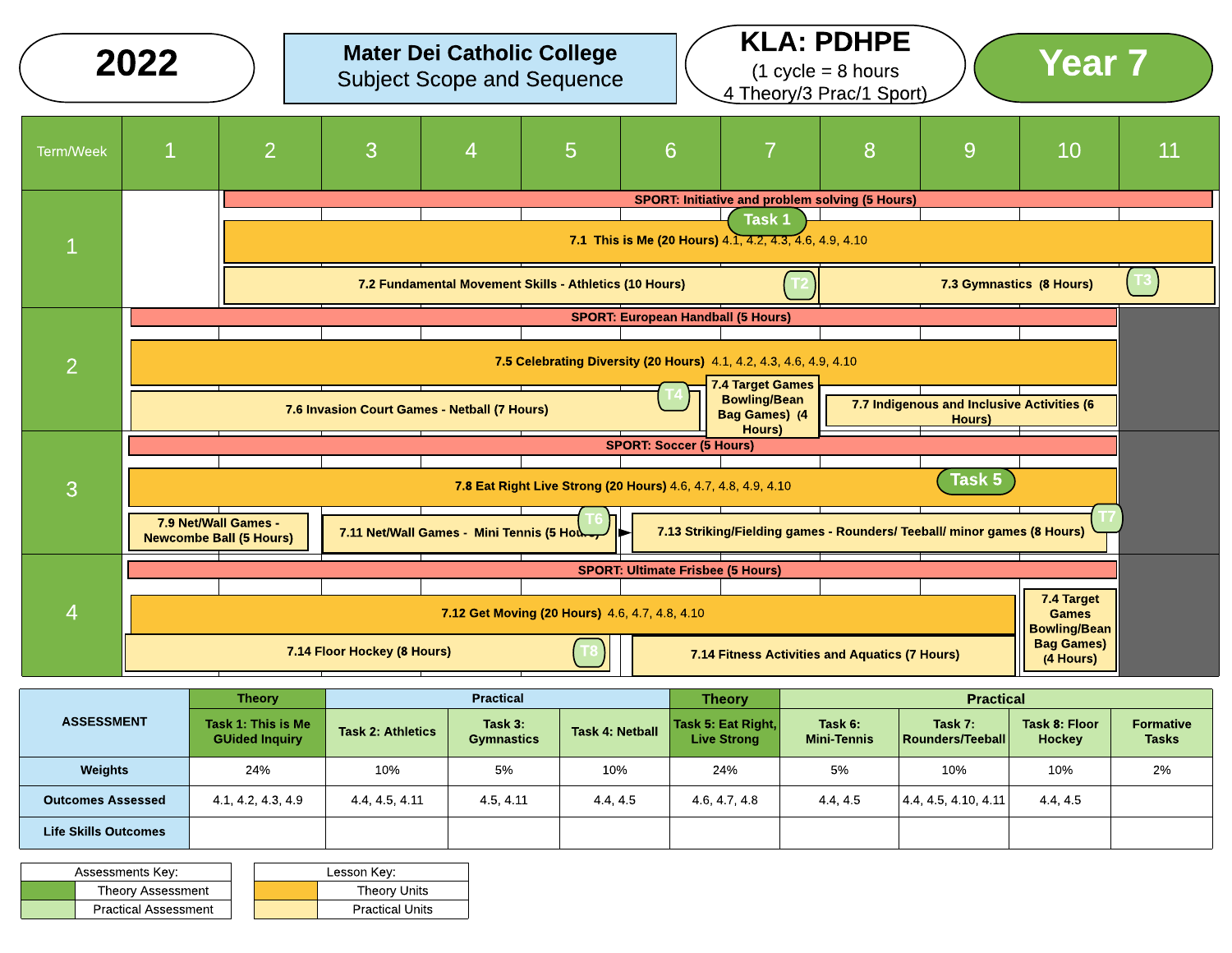| <b>Assessments Key:</b> |                             | Lesson Key:            |
|-------------------------|-----------------------------|------------------------|
|                         | <b>Theory Assessment</b>    | Theory Units           |
|                         | <b>Practical Assessment</b> | <b>Practical Units</b> |

|                                                         | 2022                                                                                                                                                                                 |                                                                                            |                              | <b>Mater Dei Catholic College</b><br><b>Subject Scope and Sequence</b> |                |                                                                                                                                      |                         | <b>KLA: PDHPE</b><br><b>Year 8</b><br>$(1 \text{ week} = 2 \text{ hours})$<br>1 Theory/1Prac) |                                                                        |                                                              |    |                        |
|---------------------------------------------------------|--------------------------------------------------------------------------------------------------------------------------------------------------------------------------------------|--------------------------------------------------------------------------------------------|------------------------------|------------------------------------------------------------------------|----------------|--------------------------------------------------------------------------------------------------------------------------------------|-------------------------|-----------------------------------------------------------------------------------------------|------------------------------------------------------------------------|--------------------------------------------------------------|----|------------------------|
| <b>Term/Week</b>                                        | $\overline{1}$                                                                                                                                                                       |                                                                                            | $\overline{2}$               | 3                                                                      | $\overline{4}$ | 5                                                                                                                                    | 6                       | $\overline{7}$                                                                                | 8                                                                      | 9                                                            | 10 | 11                     |
|                                                         |                                                                                                                                                                                      |                                                                                            |                              |                                                                        |                | <b>Invasion Court Games - European Handball (7 Hours)</b>                                                                            |                         | Task 1                                                                                        | Movement Skill and Performance (10 Hours) PD4-4, PD4-5, PD4-10, PD4-11 | Task 2<br><b>Fundamental movement skills - Cross Country</b> |    |                        |
| $\overline{2}$                                          |                                                                                                                                                                                      | (4 Hours)<br>Managing Safety and Risk (10 Hours) PD4-2, PD4-6, PD4-7, PD4-8, PD4-9, PD4-10 |                              |                                                                        |                |                                                                                                                                      |                         |                                                                                               |                                                                        |                                                              |    |                        |
|                                                         | <b>Dance (5 Hours)</b><br>Task 3<br>Net/WallGames - Table Tennis/Handball/Wallball (5 Hours)<br>Positive Choices: Be Smart, Don't Start (8 Hours) PD4-2, PD4-6, PD4-7, PD4-9, PD4-1- |                                                                                            |                              |                                                                        |                |                                                                                                                                      |                         |                                                                                               |                                                                        | Task 5                                                       |    |                        |
| 3                                                       |                                                                                                                                                                                      |                                                                                            |                              |                                                                        |                | <b>Invasion - Field Games - Soccer/Futsal (6 Hours)</b>                                                                              | Task 4                  |                                                                                               | <b>Target Games - Croquet (4 Hours)</b>                                |                                                              |    |                        |
| 4                                                       |                                                                                                                                                                                      |                                                                                            |                              |                                                                        |                | Mental Health: R U OK? (9 Hours) PD4-1, PD4-2, PD4-7, PD4-9, PD4-10<br><b>Invasion Field Games - Touch Football (6 Hours)</b> Task 6 |                         |                                                                                               | <b>Cricket (4 Hours)</b>                                               |                                                              |    |                        |
| <b>Assessments</b>                                      |                                                                                                                                                                                      |                                                                                            | Task 1<br><b>Court Games</b> | Task 2<br><b>Movement Skill and</b><br><b>Performance</b>              |                | Task 3<br><b>Dance</b>                                                                                                               | Task 4<br>Soccer/Futsal |                                                                                               | Task 5<br><b>Positive Choices</b>                                      | Task 6<br><b>Touch Footy</b>                                 |    | <b>Formative Tasks</b> |
| Weights                                                 |                                                                                                                                                                                      |                                                                                            | 15%                          | 24%                                                                    |                | 10%                                                                                                                                  | 15%                     |                                                                                               | 24%                                                                    | 15%                                                          |    | 2%                     |
| <b>Outcomes Assessed</b><br><b>Life Skills Outcomes</b> |                                                                                                                                                                                      |                                                                                            | 4.4, 4.5                     | 4.5, 4.11                                                              |                | 4.5, 4.10, 4.11                                                                                                                      | 44,45                   |                                                                                               | 4.2, 4.6, 4.9                                                          | 44,45                                                        |    |                        |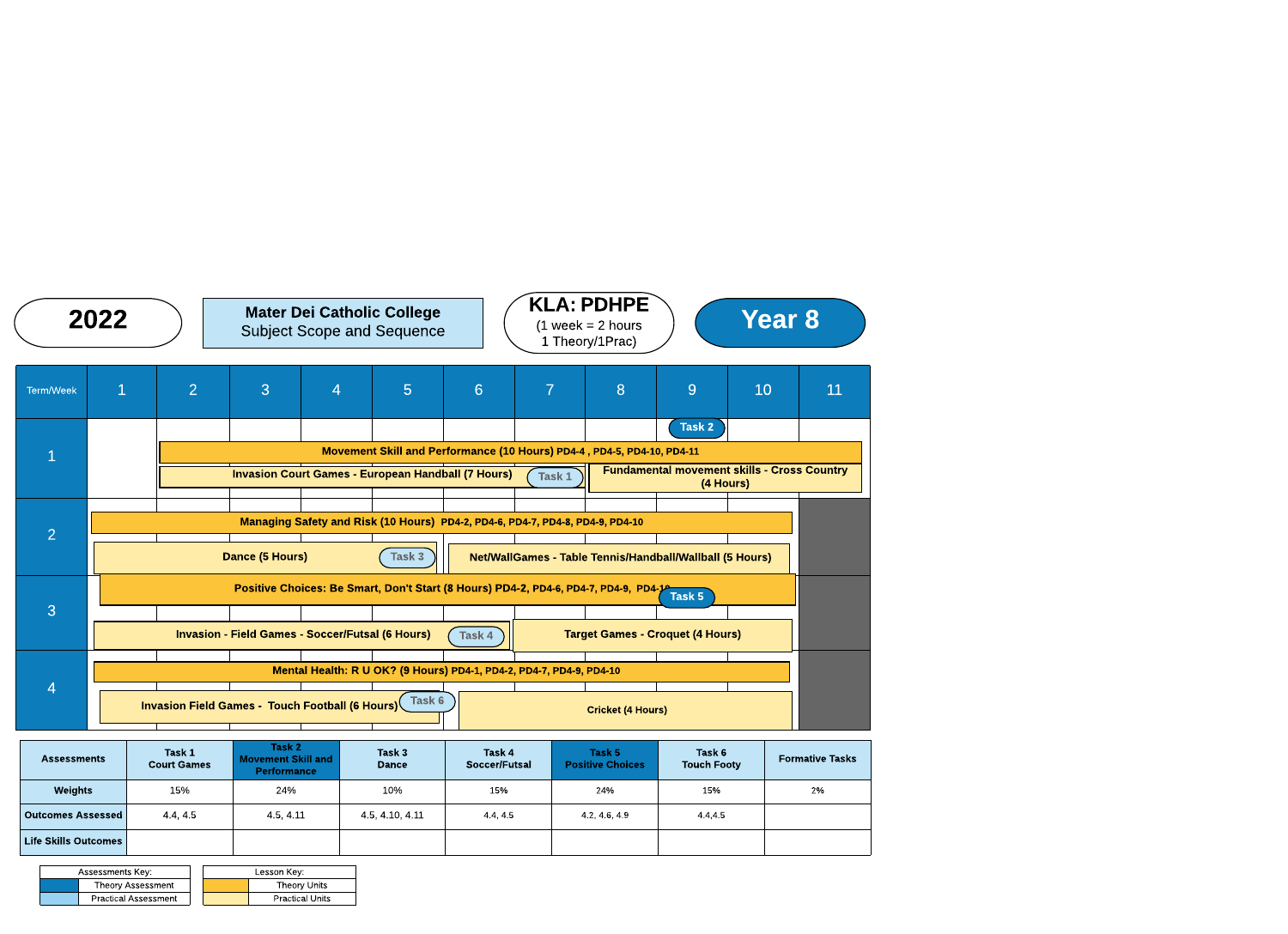| Assessments Key:            | KEY |                        |  |  |  |
|-----------------------------|-----|------------------------|--|--|--|
| Theory Assessment           |     | Theory Units           |  |  |  |
| <b>Practical Assessment</b> |     | <b>Practical Units</b> |  |  |  |



| <b>Assessments</b>          | <b>Task 1: Athletics</b> | Task 2: Respectful<br><b>Relationships</b> | Task 3: Basketball | , Task 4: League Tag / | <b>Task 5 Protecting</b><br><b>Myself</b> | Task 6: AFL | Task 7:<br>Softball/Baseball | <b>Formative Tasks</b> |
|-----------------------------|--------------------------|--------------------------------------------|--------------------|------------------------|-------------------------------------------|-------------|------------------------------|------------------------|
| Weights                     | 10%                      | 24%                                        | 15%                | 10%                    | 24%                                       | 10%         | 5%                           | 2%                     |
| <b>Outcomes Assessed</b>    | 5.4, 5.5                 | 53 59 510                                  | 5.4, 5.5, 5.11     | 5.4.5.5                | 5.2, 5.7, 5.9                             | 5.4, 5.5    | 5.4, 5.5, 5.11               |                        |
| <b>Life Skills Outcomes</b> |                          |                                            |                    |                        |                                           |             |                              |                        |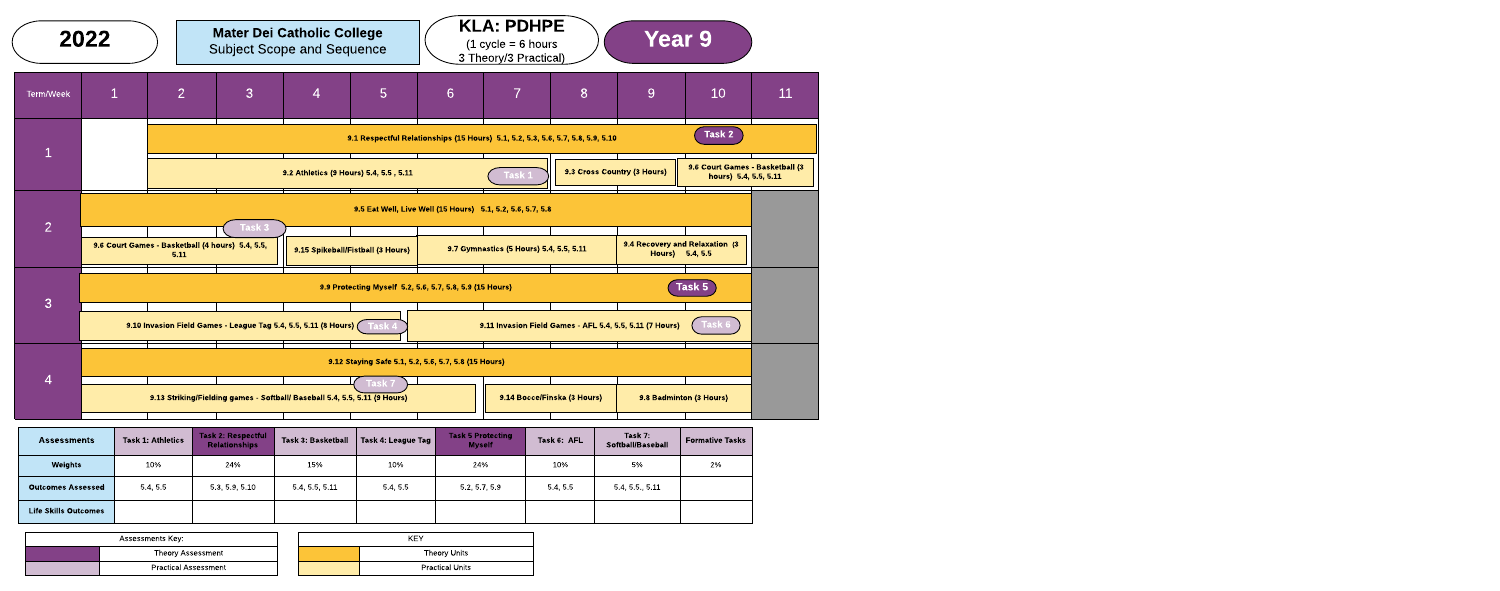Mater Dei Catholic College  $2022$  ) Mater Dei Catholic College  $($  KLA: PASS  $)$  (Year 9







|                | <b>Assessments</b>       | Task 1: Aust.<br><b>Sporting Identity</b><br><b>Task</b> |                   | Task 2: Tennis              | Task 3: Athlete<br><b>Fitness Session</b> | Task 4:<br><b>Participating With</b><br><b>Safety</b> | <b>Task 5: Volleyball</b> | <b>Task 6: Ultimate</b><br><b>Frisbee</b> | <b>Task 7: Nutrition</b><br>Research | <b>Formative Tasks</b> |
|----------------|--------------------------|----------------------------------------------------------|-------------------|-----------------------------|-------------------------------------------|-------------------------------------------------------|---------------------------|-------------------------------------------|--------------------------------------|------------------------|
|                | Weights                  | 14%                                                      |                   | 25%                         | 10%                                       | 10%                                                   | 15%                       | 10%                                       | 14%                                  | 2%                     |
|                | <b>Outcomes</b>          | 5.3.5.4                                                  |                   | 5.5, 5.6                    |                                           | 5.5, 5.8                                              | 5.5, 5.6                  | 5.5.5.6                                   | 5.1, 5.10                            |                        |
|                | <b>Life Skills</b>       |                                                          |                   |                             |                                           |                                                       |                           |                                           |                                      |                        |
|                | KEY:                     |                                                          |                   | Assessments Key:            |                                           |                                                       |                           |                                           |                                      |                        |
| Theory Lessons |                          |                                                          | Theory Assessment |                             |                                           |                                                       |                           |                                           |                                      |                        |
|                | <b>Practical Lessons</b> |                                                          |                   | <b>Practical Assessment</b> |                                           |                                                       |                           |                                           |                                      |                        |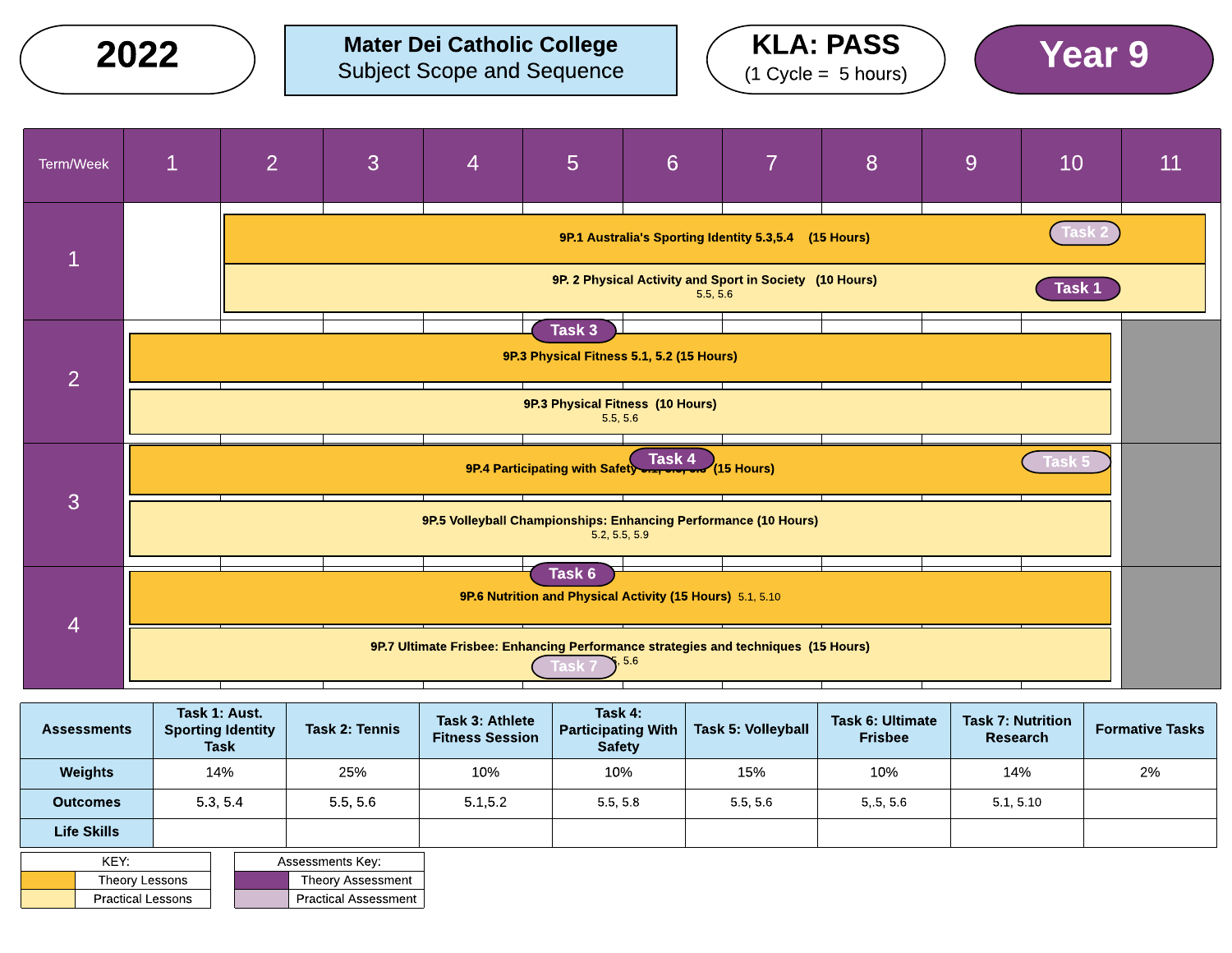| <b>Assessments</b>                    | <b>Task 1 Volleyball</b> | Task 2: Physical<br><b>Activity For Me</b> | <b>Task 3 Tennis</b> | <b>Task 4 Gaelic</b><br><b>Football</b> | Task 5<br><b>Sofcrosse</b> | <b>Task 6 Dance</b> | Task $7(A+B)$<br><b>Peer and Social</b> | Task 8<br><b>Tchoukball</b> | <b>Formative Tasks</b> |
|---------------------------------------|--------------------------|--------------------------------------------|----------------------|-----------------------------------------|----------------------------|---------------------|-----------------------------------------|-----------------------------|------------------------|
| <b>Weights</b>                        | 10%                      | 24%                                        | 5%                   | 10%                                     | 10%                        | 5%                  | 24%                                     | 10%                         | 2%                     |
| <b>Outcomes</b>                       | 5.4, 5.5                 | 5.6, 5.7, 5.8                              | 5.4, 5.5             | 5.4.5.5                                 | 5.4.5.5                    | 5.4.5.11            | 5.1, 5.2, 5.6                           | 5.4, 5.5                    |                        |
| <b>Life Skills</b><br><b>Outcomes</b> |                          |                                            |                      |                                         |                            |                     |                                         |                             |                        |



|  |                                                 | 10.11 Valuing Diversity (10 Hours) |  |                                                         |  |  | 10.14 Future Success (4 Hours)    |           |  |
|--|-------------------------------------------------|------------------------------------|--|---------------------------------------------------------|--|--|-----------------------------------|-----------|--|
|  | 10.12 Invasion Court Games - Tchoukball (6 Hour |                                    |  | 10.13 Invasion Field Games - Ultimate Frisbee (6 Hours) |  |  | 1 10.15 Target Games - Kubb/Darts | (3 Hours) |  |

| KFY:                     |  | Assessments Key:            |
|--------------------------|--|-----------------------------|
| Theory Lessons           |  | <b>Theory Assessment</b>    |
| <b>Practical Lessons</b> |  | <b>Practical Assessment</b> |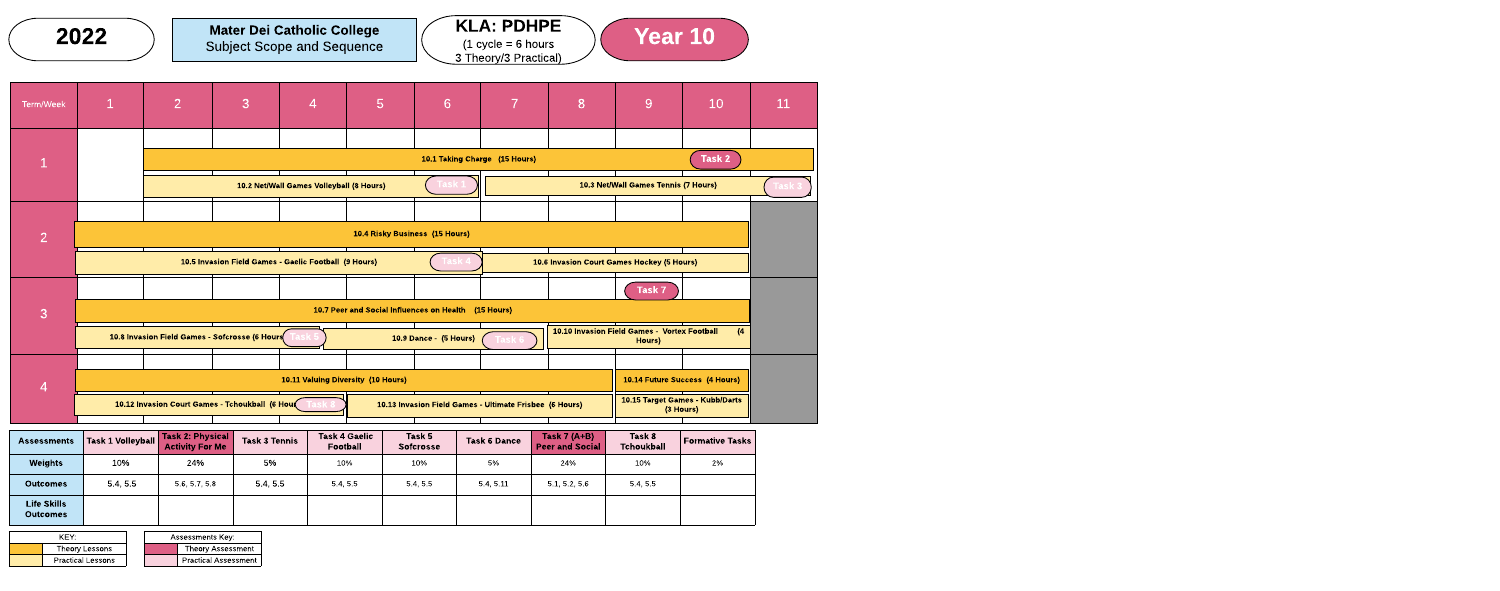|                | 2022         |                | <b>Child Studies Scope and Sequence</b> |                | <b>Mater Dei Catholic College</b> |        |                                                                                                          | <b>KLA: CHILD</b><br><b>STUDIES</b><br>$(1 cycle = 5 hours)$ |        | <b>Year 9</b> |    |
|----------------|--------------|----------------|-----------------------------------------|----------------|-----------------------------------|--------|----------------------------------------------------------------------------------------------------------|--------------------------------------------------------------|--------|---------------|----|
| Term/Week      | $\mathbf{1}$ | $\overline{2}$ | $\overline{3}$                          | $\overline{4}$ | $5\phantom{1}$                    | 6      | $\overline{7}$                                                                                           | 8                                                            | 9      | 10            | 11 |
| $\overline{1}$ |              |                |                                         |                |                                   |        | Becoming a Parent (25 hours) CS5-2, CS5-3, CS5-5, CS5-7, CS5-8, CS5-9, CS5-11, CS5-12                    |                                                              | Task 1 |               |    |
| $\overline{2}$ |              |                |                                         |                |                                   | Task 2 | The wonder of life (25 hours) CS5-1, CS5-2, CS5-5, CS5-7, CS5-8, CS5-11                                  |                                                              |        |               |    |
| $\overline{3}$ |              |                |                                         |                |                                   |        | Task 3<br>Caring for my child (25 hours) CS5-2, CS5-3, CS5-4, CS5-5, CS5-6, CS5-7, CS5-8, CS5-10, CS5-11 |                                                              |        |               |    |
| $\overline{4}$ |              |                |                                         |                |                                   | Task 4 | Appreciating diversity (25 hours) CS5-1, CS5-2, CS5-3, CS5-4, CS5-6, CS5-8, CS5-9, CS5-10, CS5-12        |                                                              |        |               |    |

| <b>Assessments</b>          |                    |                      | Task 1 - Becoming a Parent   Task 2 - The Wonder of Life   Task 3 - Caring for my Child | <b>Task 4 - Appreciating Diversity</b> | <b>Formative Tasks</b> |
|-----------------------------|--------------------|----------------------|-----------------------------------------------------------------------------------------|----------------------------------------|------------------------|
| <b>Weights</b>              | 24%                | 25%                  | 24%                                                                                     | 25%                                    | 2%                     |
| <b>Outcomes Assessed</b>    | CS5-5,CS5-7, CS5-9 | CS5-2, CS5-8, CS5-11 | CS5-5, CS5-7, CS5-9, CS5-11                                                             | CS5-1, CS5-3, CS5-6, CS5-12            |                        |
| <b>Life Skills Outcomes</b> |                    |                      |                                                                                         |                                        |                        |

| KEY <sup>.</sup> |  | <b>Assessments Key:</b> |                             |  |
|------------------|--|-------------------------|-----------------------------|--|
| Theory Lessons   |  |                         | Theory Assessment           |  |
|                  |  |                         | <b>Practical Assessment</b> |  |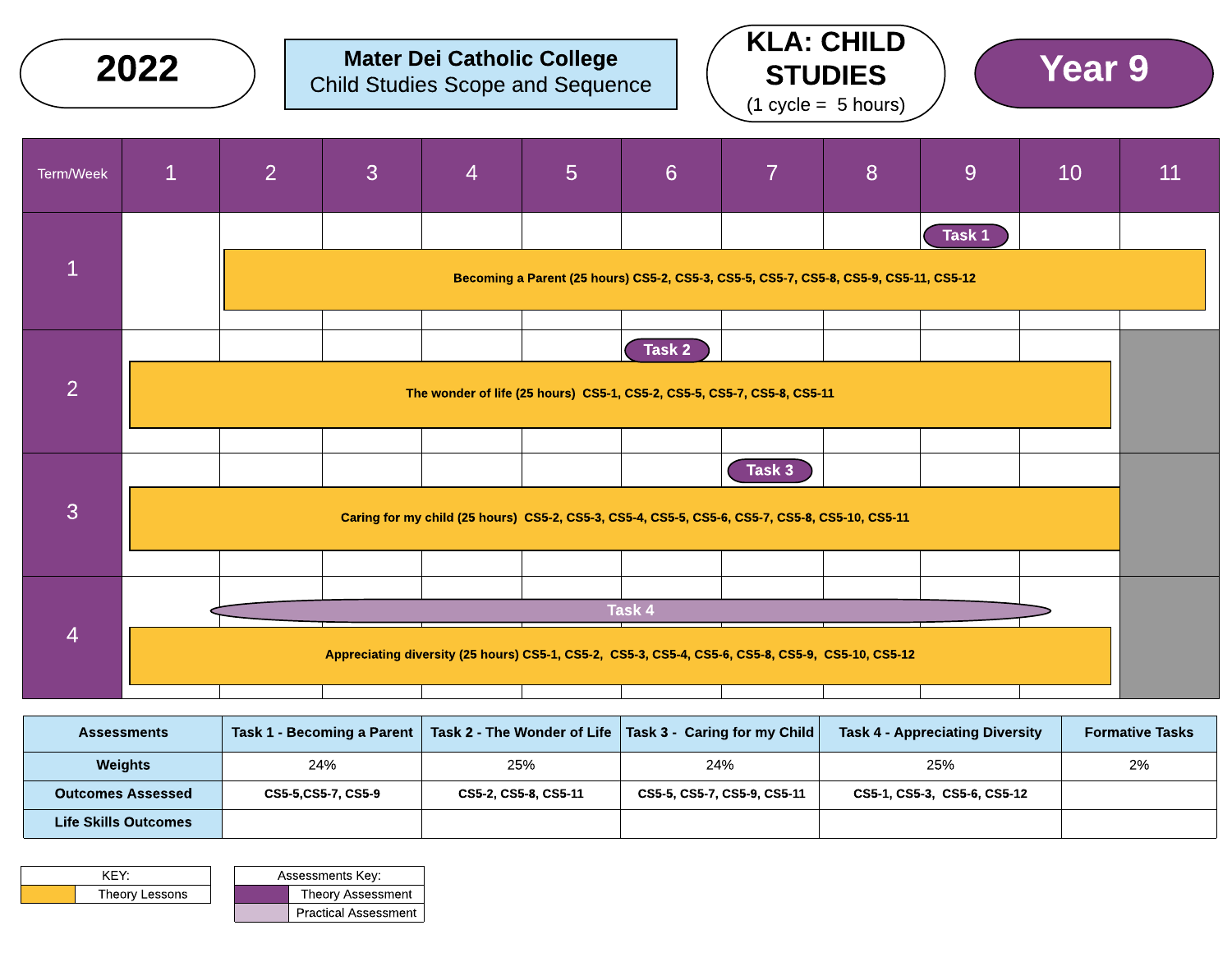$2022$  ) Mater Dei Catholic College  $(4 \text{ years})$  (Year 10) Subject Scope and Sequence





| Term/Week      | $\mathbf{1}$                                                                                                           | $\overline{2}$                          | 3 | $\overline{4}$ | 5                                                          | 6              | 7      | 8 | 9 | 10     | 11 |
|----------------|------------------------------------------------------------------------------------------------------------------------|-----------------------------------------|---|----------------|------------------------------------------------------------|----------------|--------|---|---|--------|----|
|                |                                                                                                                        |                                         |   |                |                                                            |                |        |   |   | Task 1 |    |
|                | 10P.1 Coaching 5.6, 5.8 (15 Hours)                                                                                     |                                         |   |                |                                                            |                |        |   |   |        |    |
|                |                                                                                                                        | 10P.2 Coaching 5.5, 5.7, 5.8 (15 Hours) |   |                |                                                            |                |        |   |   |        |    |
|                |                                                                                                                        |                                         |   |                |                                                            | Task 3         |        |   |   |        |    |
| $\overline{2}$ | 10P.3 Event Management 5.7, 5.8 (15 Hours)                                                                             |                                         |   |                |                                                            |                |        |   |   |        |    |
|                | 10P.4 Event Management 5.5, 5.10 (15 Hours)                                                                            |                                         |   |                |                                                            |                |        |   |   |        |    |
|                |                                                                                                                        |                                         |   |                |                                                            |                | Task 5 |   |   |        |    |
| 3              | 10P.5 Body Systems 5.1, 5.2 (15 Hours)                                                                                 |                                         |   |                |                                                            |                |        |   |   |        |    |
|                | 10P.6 European Handball: Enhancing Performance - Strategies and Techniques<br>5.5, 5.6, 5.7, 5.8, 5.9, 5.10 (15 Hours) |                                         |   |                |                                                            |                |        |   |   |        |    |
|                |                                                                                                                        |                                         |   |                |                                                            |                |        |   |   |        |    |
| $\overline{4}$ |                                                                                                                        |                                         |   |                | 10P.7 Technology, Participation and Performance (15 Hours) | 5.6, 5.7, 5.10 |        |   |   |        |    |
|                | 10P.8 Lifestyle, Leisure and Recreation (15 Hours)<br>5.4, 5.5, 5.7, 5.9, 5.10                                         |                                         |   |                |                                                            |                |        |   |   |        |    |

| <b>Assessments</b>       | <b>Task 1: Coaching</b><br><b>Interview</b> | <b>Task 2: Coaching</b><br><b>Skills</b> | Task 3: Event<br>Management | Task 4: European<br><b>Handball Practical</b> | Task 5: Body<br><b>Systems</b> | Task 6: Lifestyle<br><b>Leisure and</b> |    |
|--------------------------|---------------------------------------------|------------------------------------------|-----------------------------|-----------------------------------------------|--------------------------------|-----------------------------------------|----|
| Weights                  | 15%                                         | 15%                                      | 19%                         | 15%                                           | 19%                            | 15%                                     | 2% |
| <b>Outcomes Assessed</b> | 5.6, 5.8                                    | 5.5, 5.7, 5.8                            | 5.55.10                     | 5.5, 5.6, 5.7, 5.8, 5.9,<br>5.10              | 5.1, 5.2                       | 5.4, 5.5, 5.9,                          |    |

| KFY <sup>.</sup> |                          |  | Assessments Key:            |
|------------------|--------------------------|--|-----------------------------|
| Theory Lessons   |                          |  | <b>Theory Assessment</b>    |
|                  | <b>Practical Lessons</b> |  | <b>Practical Assessment</b> |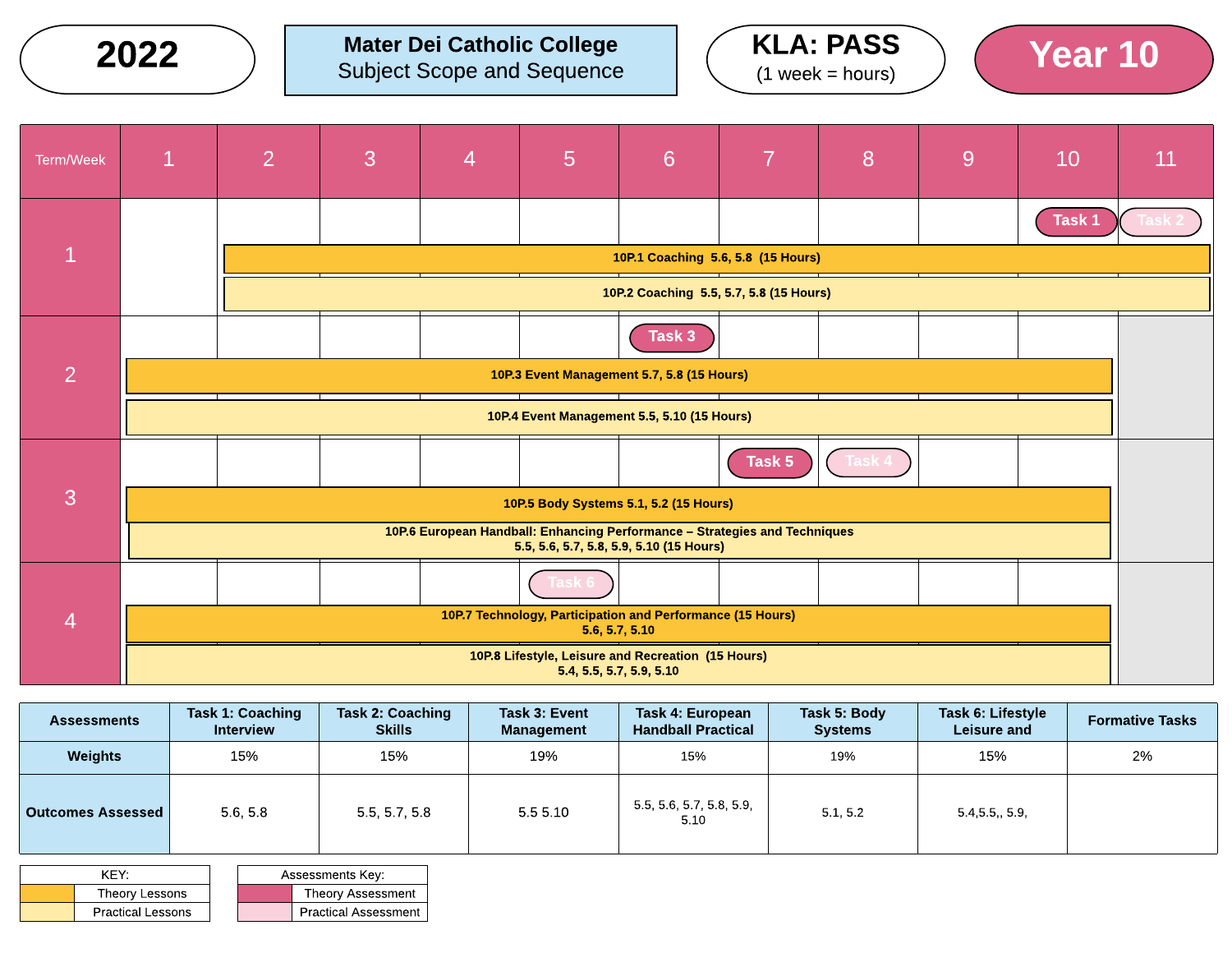|                | 2022         |                                               | <b>Child Studies Scope and Sequence</b> |                | <b>Mater Dei Catholic College</b> |        |                                                                            | <b>KLA: CHILD</b><br><b>STUDIES</b><br>$(1 \text{ cycle} = 5 \text{ hours})$ |   | Year 10 |    |
|----------------|--------------|-----------------------------------------------|-----------------------------------------|----------------|-----------------------------------|--------|----------------------------------------------------------------------------|------------------------------------------------------------------------------|---|---------|----|
| Term/Week      | $\mathbf{1}$ | $\overline{2}$                                | 3                                       | $\overline{4}$ | 5 <sub>5</sub>                    | 6      | $\overline{7}$                                                             | 8                                                                            | 9 | 10      | 11 |
|                |              |                                               |                                         |                |                                   |        |                                                                            |                                                                              |   | Task 1  |    |
| $\mathbf{1}$   |              |                                               |                                         |                |                                   |        | Play based Learning CS5-2, CS5-4, CS5-5, CS5-8, CS5-9, CS5-11              |                                                                              |   |         |    |
|                |              |                                               |                                         |                |                                   | Task 2 |                                                                            |                                                                              |   |         |    |
| $\overline{2}$ |              |                                               |                                         |                |                                   |        | Young bodies and minds CS5-2, CS5-5, CS5-8, CS5-9, CS5-11, CS5-12          |                                                                              |   |         |    |
|                |              |                                               |                                         |                |                                   | Task 3 |                                                                            |                                                                              |   |         |    |
| 3              |              | Media & Technology CS5-3, CS5-4, CS5-5, CS5-9 |                                         |                |                                   |        |                                                                            |                                                                              |   |         |    |
|                |              |                                               |                                         |                | Task 4                            |        |                                                                            |                                                                              |   |         |    |
| $\overline{4}$ |              |                                               |                                         |                |                                   |        | Childcare workers CS5-3, CS5-4, CS5-5, CS5-7, CS5-8, CS5-9, CS5-10, CS5-11 |                                                                              |   |         |    |

| <b>Assessments</b>          |                     | Task 1: Play Based Learning   Task 2: Young Bodies, Young Minds | Task 3: Media & Technology | Task 4: Childcare workers | <b>Formative Tasks</b> |
|-----------------------------|---------------------|-----------------------------------------------------------------|----------------------------|---------------------------|------------------------|
| <b>Weights</b>              | 24%                 | 24%                                                             | 25%                        | 25%                       | 2%                     |
| <b>Outcomes Assessed</b>    | <b>CS5-4, CS5-5</b> | CS5-2, CS5-11                                                   | CS5-5, CS5-9               | CS5-8, CS5-9              |                        |
| <b>Life Skills Outcomes</b> |                     |                                                                 |                            |                           |                        |

| KFY <sup>.</sup> |  | <b>Assessments Key:</b>     |
|------------------|--|-----------------------------|
| Theory Lessons   |  | <b>Theory Assessment</b>    |
|                  |  | <b>Practical Assessment</b> |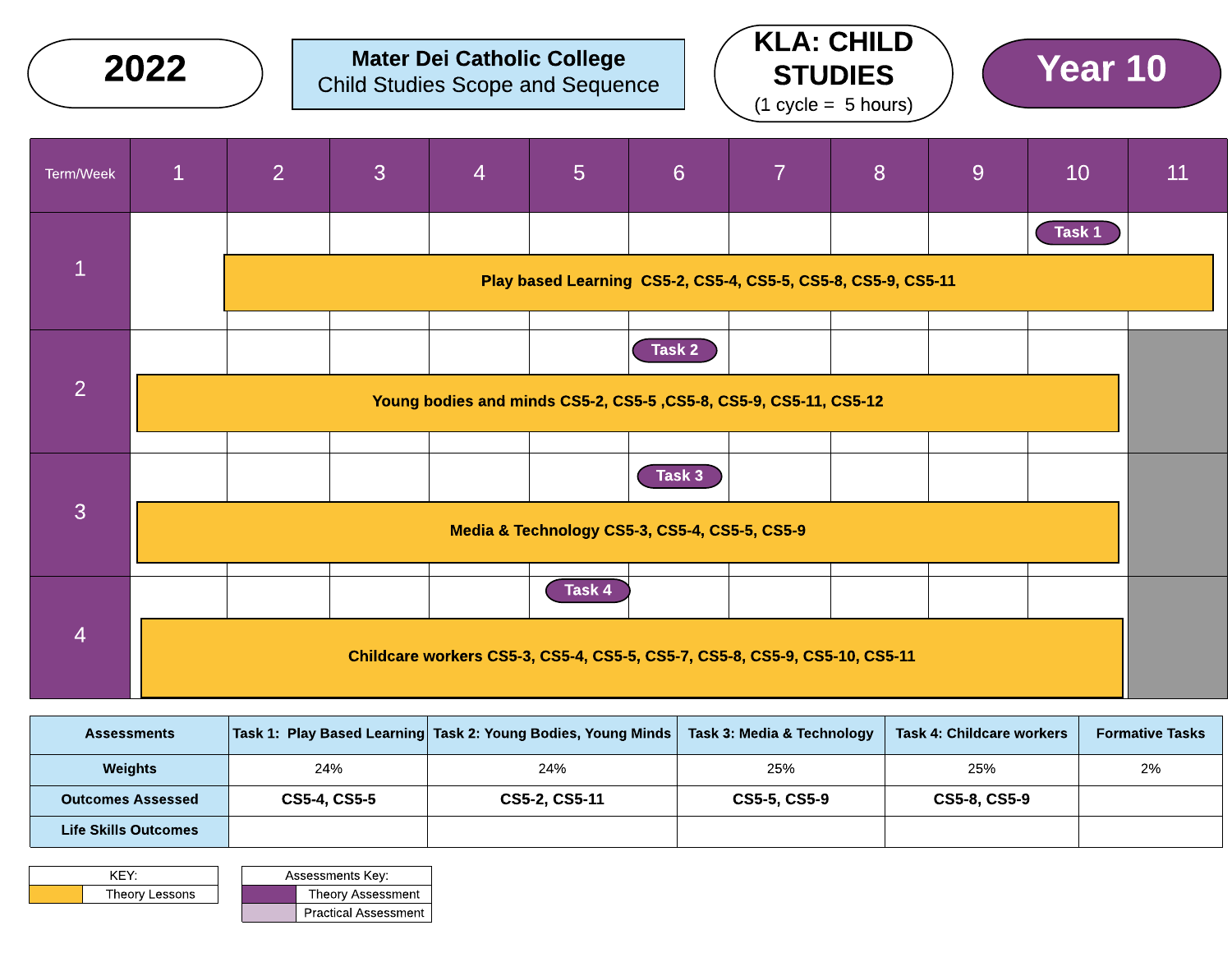

| <b>Assessments</b>       | <b>Task 1 Resitance Training Programs</b> | <b>Task 2 Camp Skills and Navigation</b> | <b>Task 3 Games &amp; Sport Demonstration</b><br>(Theory & Practical) |  |  |
|--------------------------|-------------------------------------------|------------------------------------------|-----------------------------------------------------------------------|--|--|
| <b>Weights</b>           | 40%                                       | 30%                                      | 30%                                                                   |  |  |
| <b>Outcomes Assessed</b> | 2.1, 2.2, 2.3, 2.5, 3.2, 3.3              | 1.3, 3.6, 4.1, 4.2                       | 1.1, 1.3, 3.1, 4.4                                                    |  |  |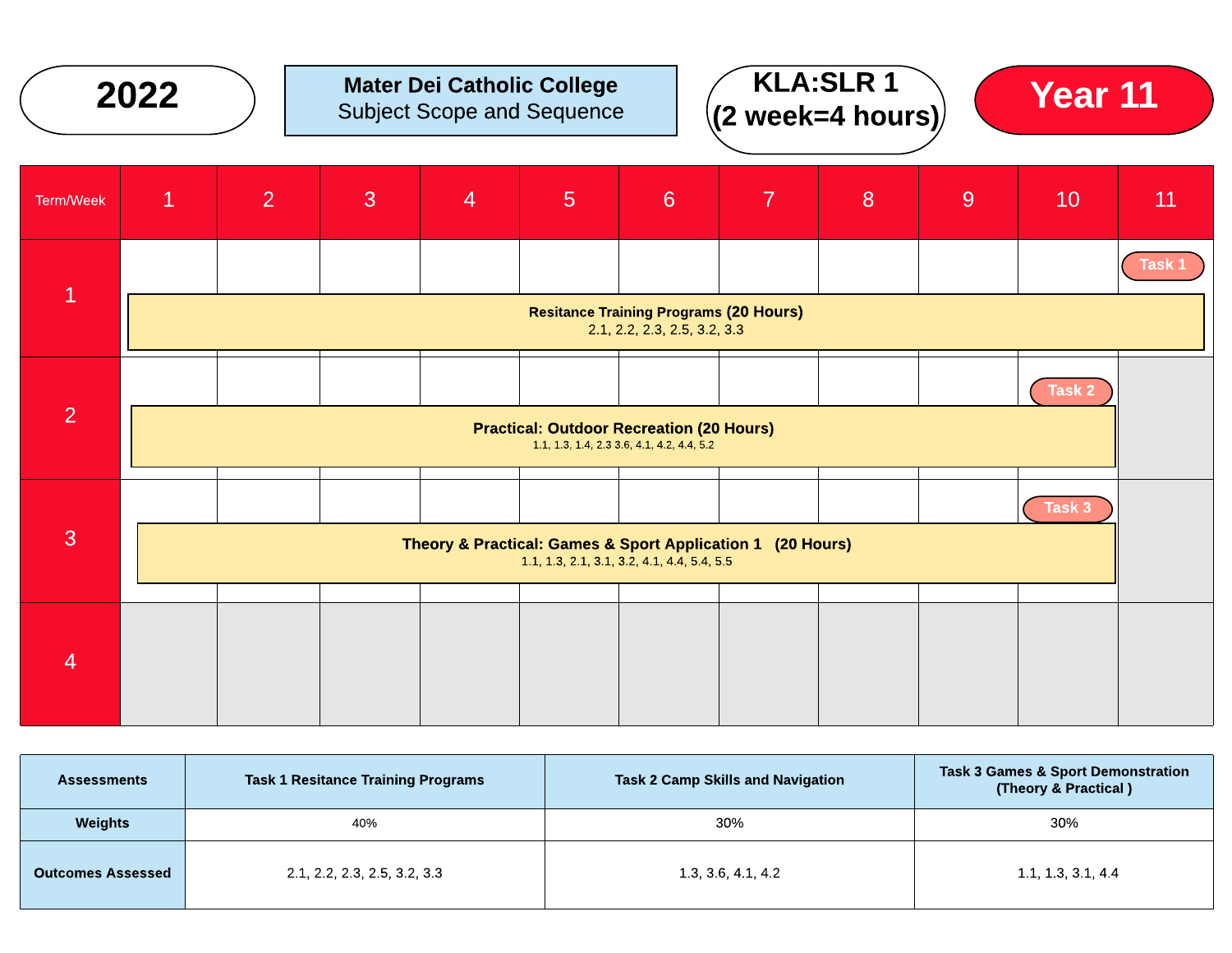

### $2022$  ) Mater Dei Catholic College  $(1 \text{ Wock-4 hours})$  (Year 11) Subject Scope and Sequence







| <b>Assessments</b>       | <b>Task 1 Research</b>   | Task 2 Lab            | <b>Task 3 Preliminary Exam</b>                                      |
|--------------------------|--------------------------|-----------------------|---------------------------------------------------------------------|
| Weights                  | 30%                      | 30%                   | 40%                                                                 |
| <b>Outcomes Assessed</b> | P1, P2, P3, P6, P15, P16 | P7, P9, P10, P11, P17 | P1, P2, P3, P4, P5, P6, P7, P8, P9, P10, P11,<br>P12, P15, P16, P17 |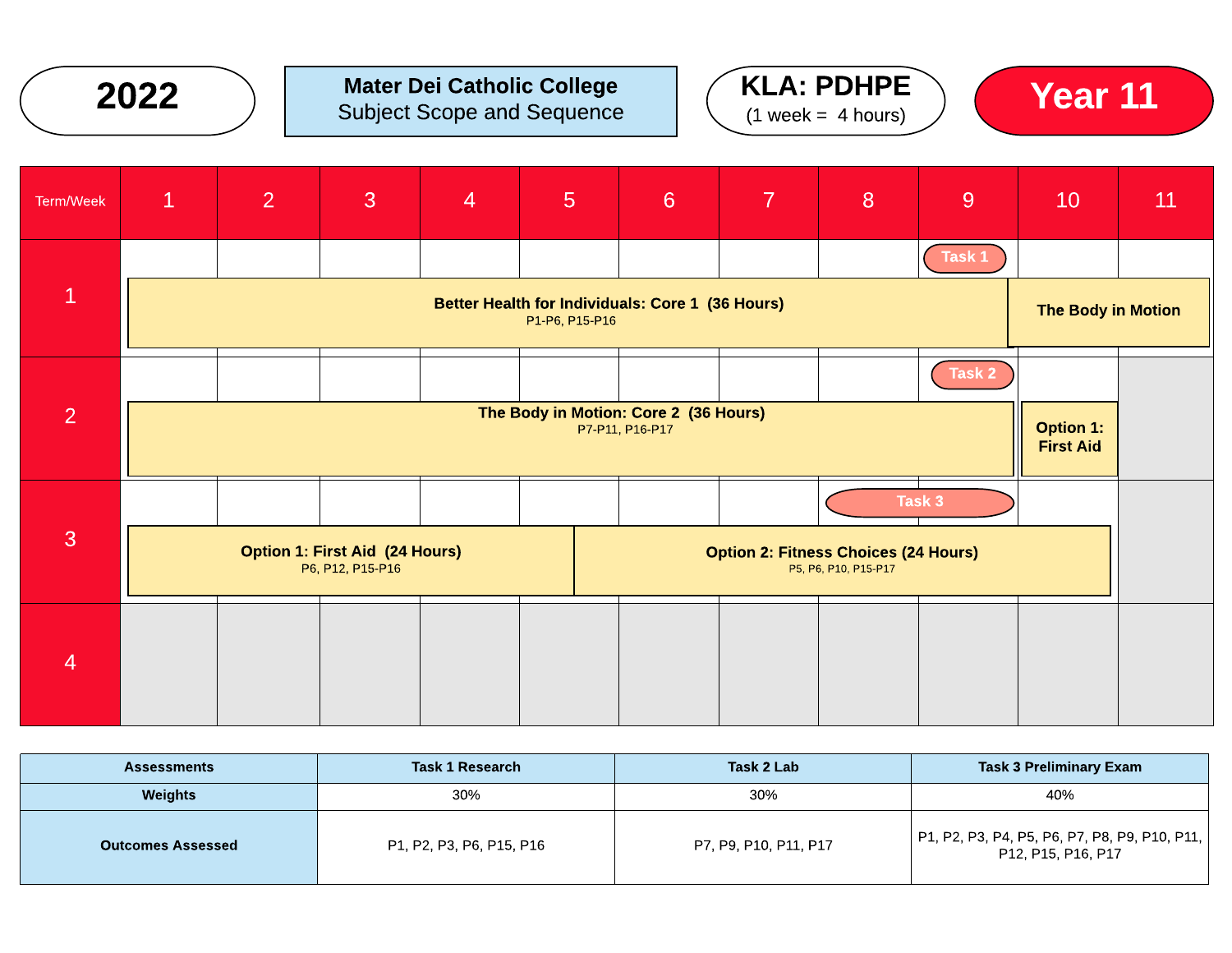

| <b>Assessments</b>       | Task 1 Games & Sport Demonstration (Theory &<br>Practical) | <b>Task 2 Resitance Training Program</b> | <b>Task 3 Camp Skills and Navigation</b> |  |  |
|--------------------------|------------------------------------------------------------|------------------------------------------|------------------------------------------|--|--|
| <b>Weights</b>           | 30%                                                        | 40%                                      | 30%                                      |  |  |
| <b>Outcomes Assessed</b> | 1.1, 1.3, 2.1, 3.1, 4.4                                    | 2.1, 2.2, 2.3, 2.5, 3.2, 3.3             | 1.3, 3.6, 4.1, 4.2                       |  |  |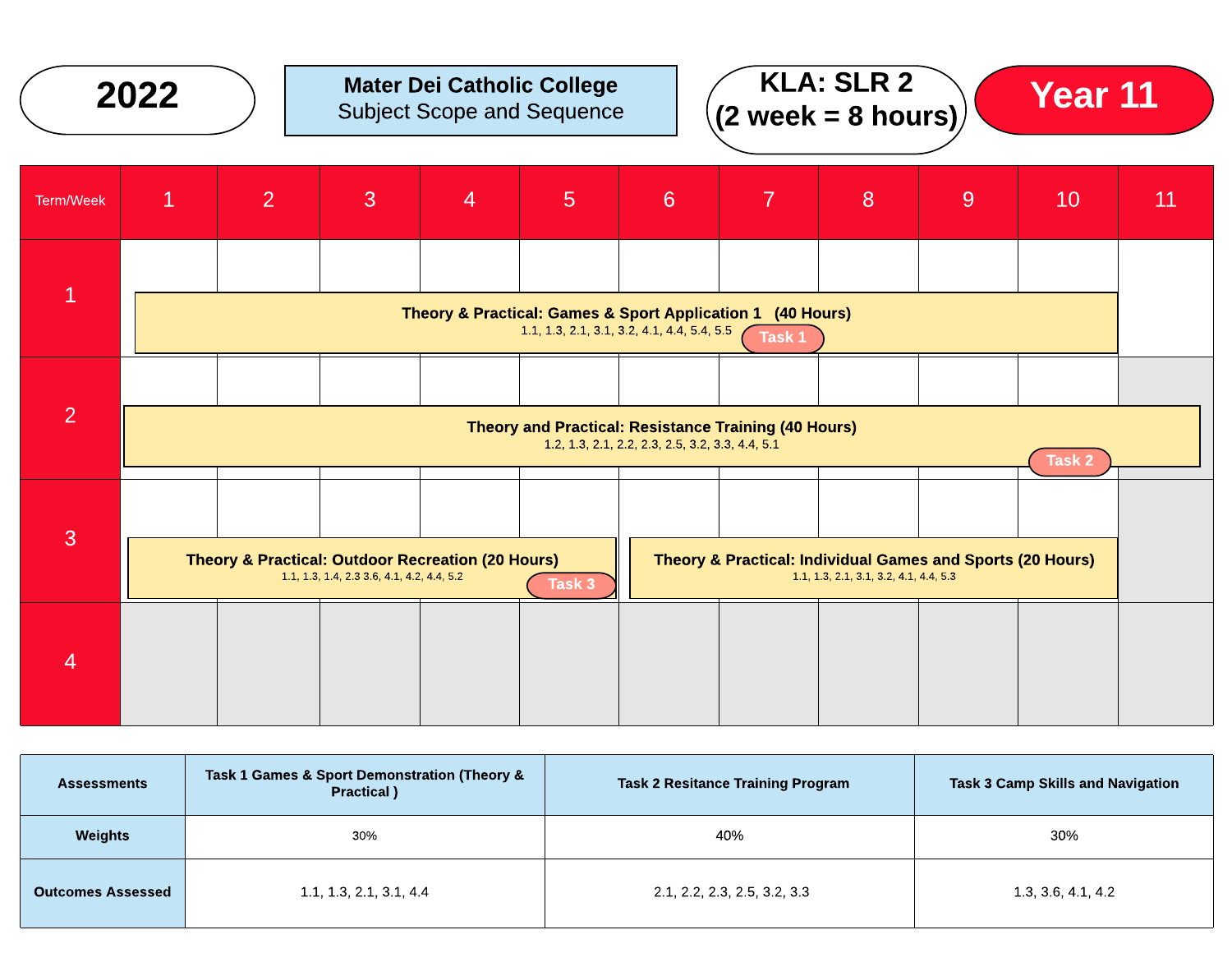

## $2022$  ) Mater Dei Catholic College  $(4 \text{ Wock-4 hours})$  (Year 12) Subject Scope and Sequence





| Term/Week      | $\mathbf{1}$                                                                                                                                              | $\overline{2}$ | 3      | $\overline{4}$ | 5 | $6\phantom{1}6$                                                  | $\overline{7}$ | 8 | 9      | 10 | 11 |
|----------------|-----------------------------------------------------------------------------------------------------------------------------------------------------------|----------------|--------|----------------|---|------------------------------------------------------------------|----------------|---|--------|----|----|
|                |                                                                                                                                                           |                |        |                |   | Task 1                                                           |                |   |        |    |    |
| $\overline{4}$ | <b>Core 2 - Factors Affecting</b><br><b>Core 1 - Health Priorities in Australia</b><br><b>Performance (44 Hours)</b><br>H1-H5, H14-H16<br>H7-H11, H16-H17 |                |        |                |   |                                                                  |                |   |        |    |    |
|                |                                                                                                                                                           |                |        |                |   |                                                                  |                |   | Task 2 |    |    |
| $\bf{1}$       | <b>Core 2 - Factors Affecting Performance (44 Hours)</b><br>H7-H11, H16-H17                                                                               |                |        |                |   |                                                                  |                |   |        |    |    |
|                |                                                                                                                                                           |                |        |                |   |                                                                  |                |   | Task 3 |    |    |
| $\overline{2}$ | <b>Option: Sports Medicine (30 Hours)</b><br>H8, H13, H16-17                                                                                              |                |        |                |   | <b>Option: Improving Performance (28 Hour)</b><br>H7-H10, H16-17 |                |   |        |    |    |
| 3              |                                                                                                                                                           |                | Task 4 |                |   |                                                                  |                |   |        |    |    |
|                | <b>Option: Improving Performance (28 Hour)</b><br>H7-H10, H16-17                                                                                          |                |        |                |   |                                                                  |                |   |        |    |    |

| <b>Assessments</b>       | <b>Task 1 Research</b>        | Task 2 In-Class Written Resonse | <b>Task 3 Research Task</b> | <b>Task 4 Trial HSC Exam</b>                                            |
|--------------------------|-------------------------------|---------------------------------|-----------------------------|-------------------------------------------------------------------------|
| Weights                  | 25%                           | 25%                             | 20%                         | 30%                                                                     |
| <b>Outcomes Assessed</b> | H1, H2, H3, H5, H14, H15, H16 | H4, H7, H15                     | H7. H8. H13. H16            | H1, H2, H3, H4, H5, H7, H8,<br>H9, H10, H11, H13, H14, H15,<br>H16, H17 |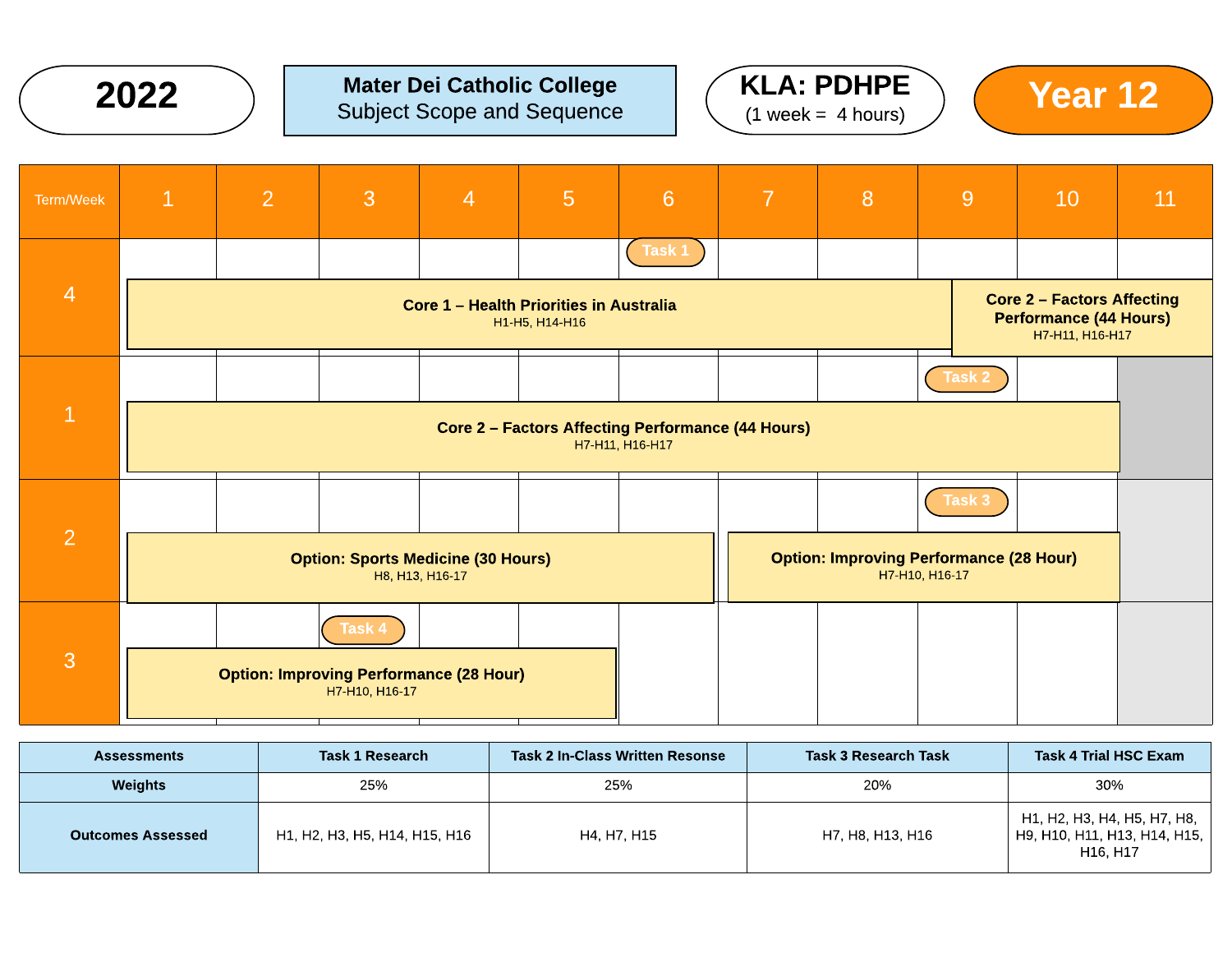Mater Dei Catholic College Subject Scope and Sequence





2022 (NOT

Year 11

| <b>Assessments</b>       | <b>Task 1 Pregnancy &amp; Childbirth</b> | <b>Task 2 Child Growth &amp; Development</b> | Task 3 Play & the developing child |  |  |
|--------------------------|------------------------------------------|----------------------------------------------|------------------------------------|--|--|
| <b>Weights</b>           | 35%                                      | 40%                                          | 25%                                |  |  |
| <b>Outcomes Assessed</b> | 1.1, 1.4, 2.1, 6.1                       | 1.2, 1.4, 1.3, 5.1                           | 2.2, 2.3, 2.4, 4.1, 4.2, 6.2       |  |  |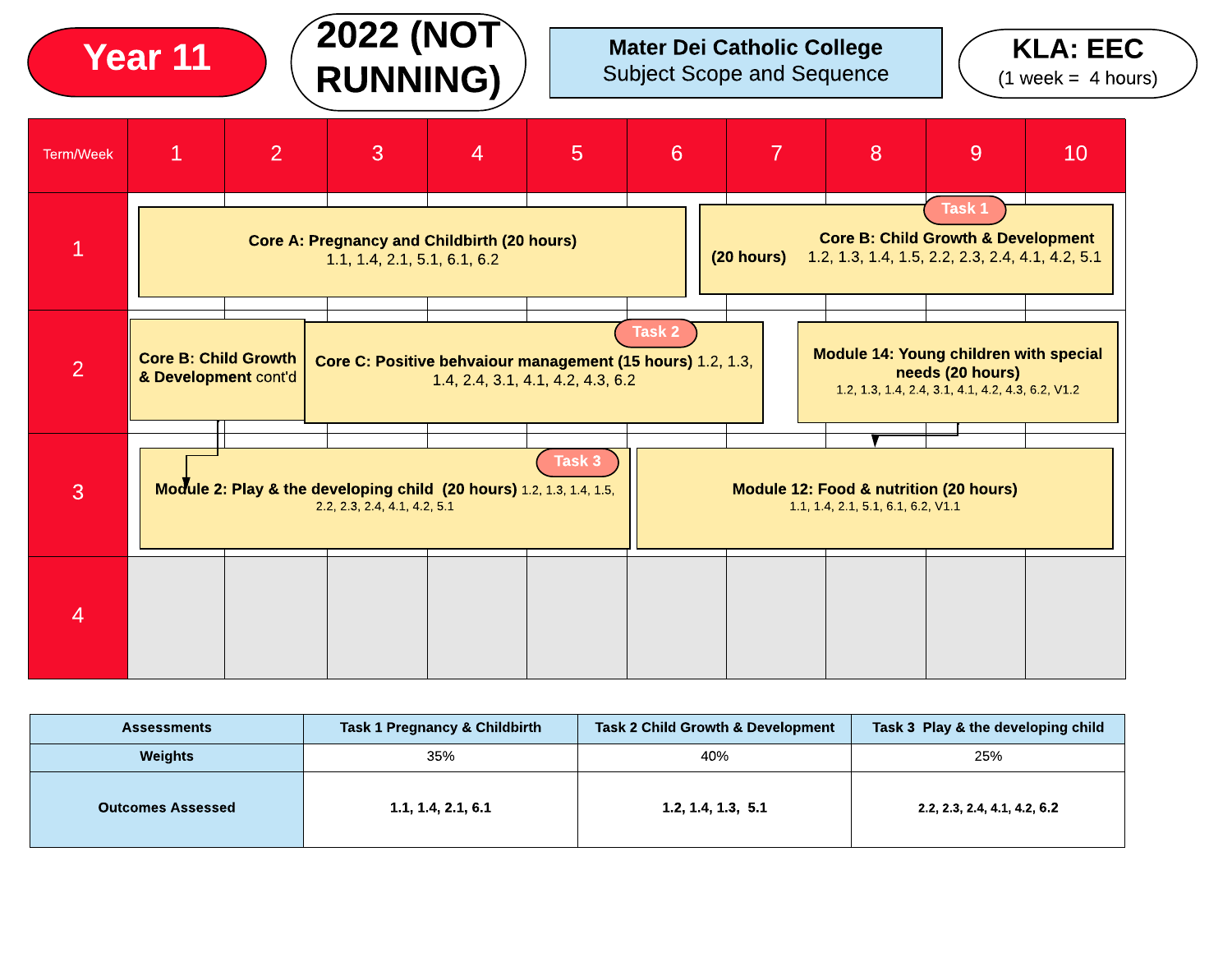

# $2022$  ) Mater Dei Catholic College  $(4.10)$  CAFS  $(4.10)$  Vear 11 Subject Scope and Sequence





| Term/Week      | $\mathbf{1}$                                                                                                              | $\overline{2}$ | 3 | $\overline{4}$ | 5 <sub>5</sub> | $6\phantom{1}6$ | $\overline{7}$ | 8 | 9 <sup>°</sup> | 10 <sup>°</sup> | 11 |
|----------------|---------------------------------------------------------------------------------------------------------------------------|----------------|---|----------------|----------------|-----------------|----------------|---|----------------|-----------------|----|
|                |                                                                                                                           |                |   |                |                |                 |                |   | Task 1         |                 |    |
| $\mathbf{1}$   | <b>Resource Management (28 Hours)</b><br><b>Individuals &amp; Groups</b><br>P1.1-1.2, P3.2, P4.1-4.2, P5.1, P6.1          |                |   |                |                |                 |                |   |                |                 |    |
|                |                                                                                                                           |                |   |                |                |                 |                |   |                |                 |    |
| 2              | <b>Individuals &amp; Groups (48 Hours)</b><br><b>Families &amp; Communities</b><br>P1.2, P2.1, P2.3, P3.2, P4.1-4.2, P6.2 |                |   |                |                |                 |                |   |                |                 |    |
|                |                                                                                                                           |                |   |                | Task 2         |                 |                |   | Task 3         |                 |    |
| 3              | <b>Families &amp; Communities (48 Hours)</b><br>P1.1-1.2, P2.2, P2.4, P3.1-3.2, P4.1-4.2, P6.1                            |                |   |                |                |                 |                |   |                |                 |    |
| $\overline{4}$ |                                                                                                                           |                |   |                |                |                 |                |   |                |                 |    |
|                |                                                                                                                           |                |   |                |                |                 |                |   |                |                 |    |
|                |                                                                                                                           |                |   |                |                |                 |                |   |                |                 |    |

| Assessments              | Task 1 Resource Management Case Study | <b>Task 2 Community Investigation</b> | <b>Task 3 Preliminary Exam</b>                       |
|--------------------------|---------------------------------------|---------------------------------------|------------------------------------------------------|
| <b>Weights</b>           | 20%                                   | 40%                                   | 40%                                                  |
| <b>Outcomes Assessed</b> | P1.1, P1.2, P4.2, P5.1, P6.1          | P2.1, P2.4, P3.1, P4.1, P4.2          | P1.1, P1.2, P2.2, P2.3, P2.4, P3.1, P3.2, P4.1, P4.2 |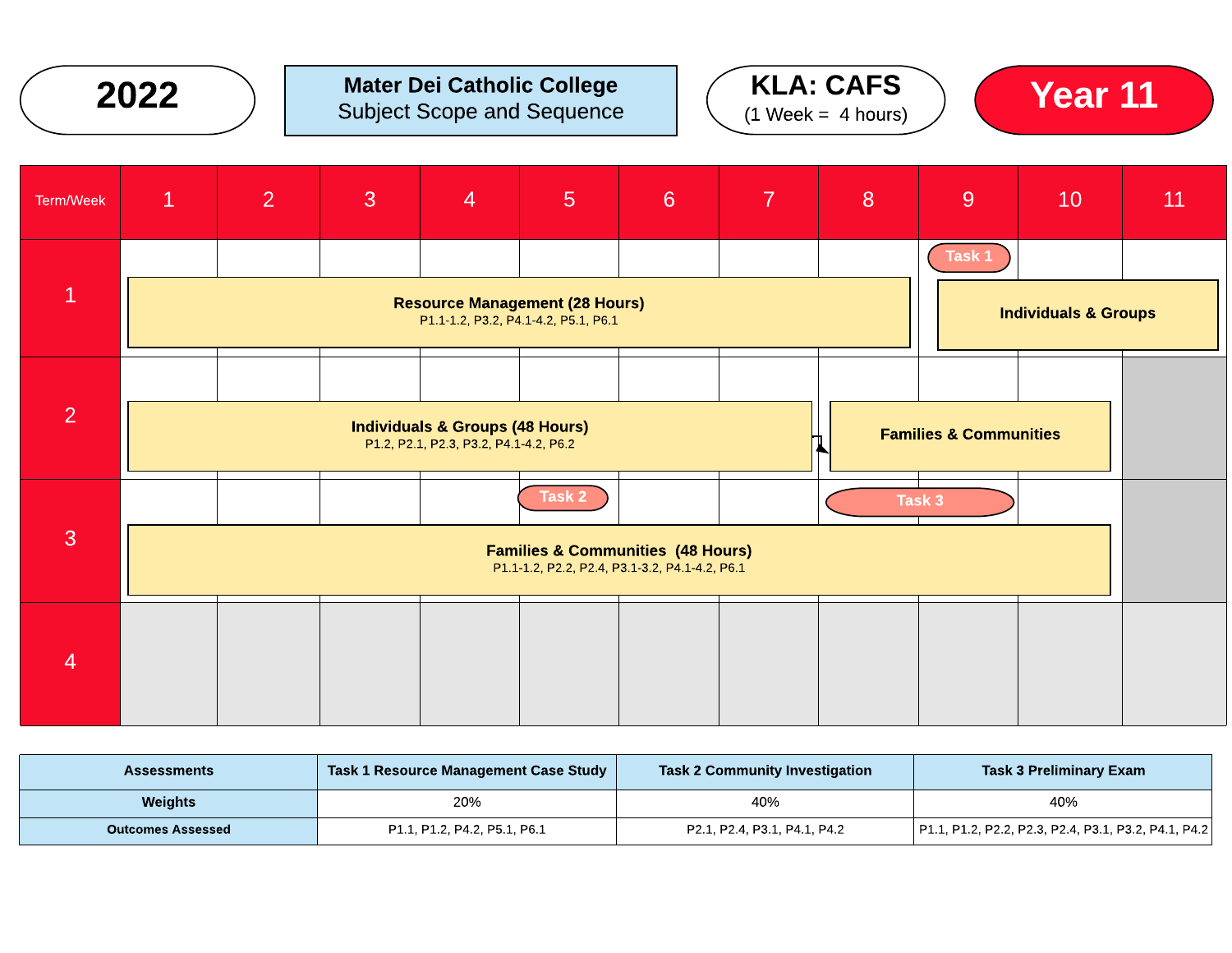

#### Mater Dei Catholic College Subject Scope and Sequence  $2022$  ) Mater Dei Catholic College  $(4 \text{ years})$  (Year 12)







| <b>Assessments</b>       | <b>Task 1. Starting School Task</b> | Task 2. Children with special needs | Task 3. Children's literature |
|--------------------------|-------------------------------------|-------------------------------------|-------------------------------|
| <b>Weights</b>           | 30%                                 | 35%                                 | 35%                           |
| <b>Outcomes Assessed</b> | 1.3, 2.1, 2.4                       | 1.5, 2.3, 6.2                       | 1.2, 1.4, 4.1                 |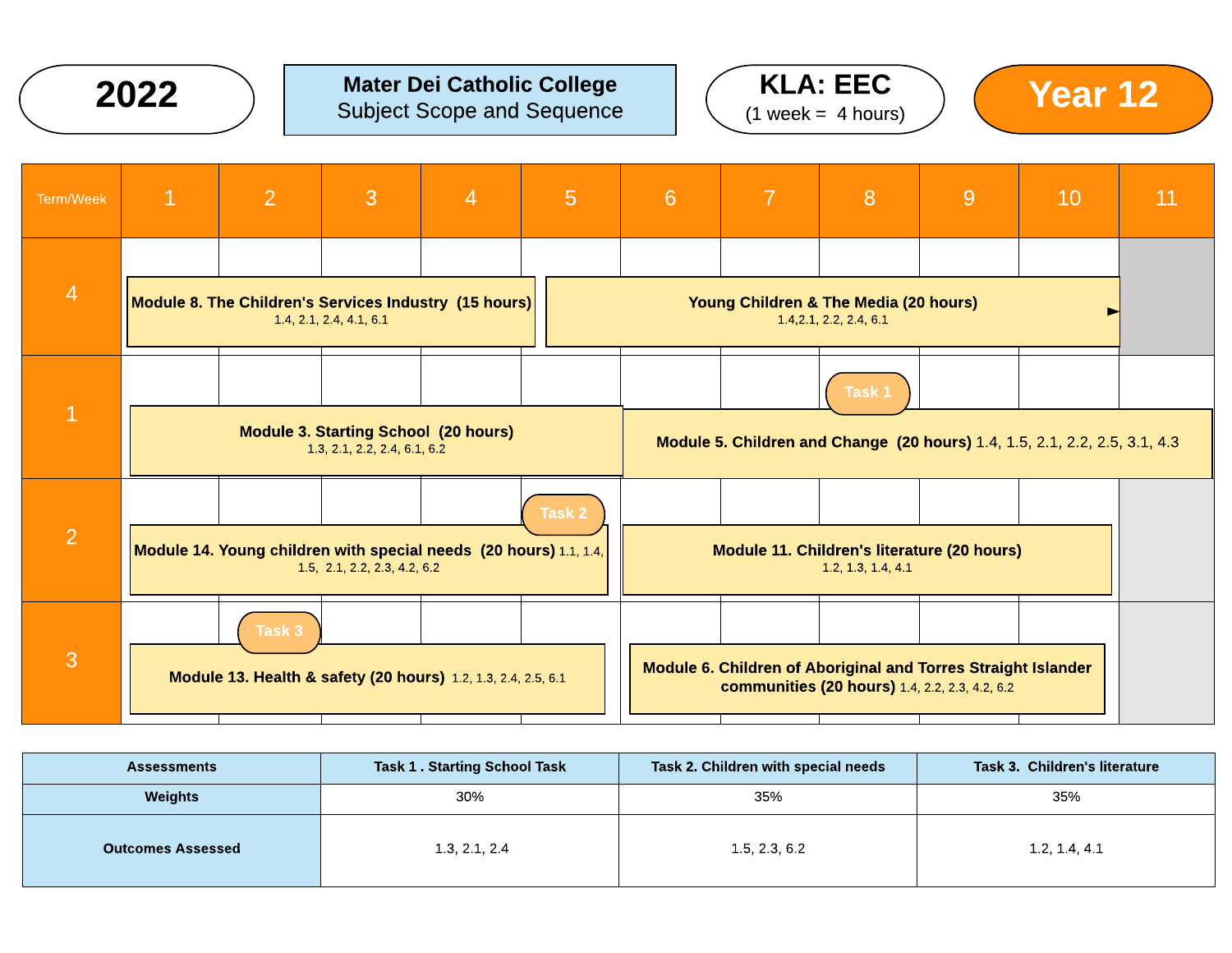

## $2022$  ) Mater Dei Catholic College  $(4.102 \times 10^{-4})$  Mear 12 Subject Scope and Sequence





| Term/Week      | $\mathbf{1}$                                                                                         | $\overline{2}$ | 3 | $\overline{4}$ | $\overline{5}$                                       | 6                                         | $\overline{7}$ | 8 | 9      | 10 | 11 |
|----------------|------------------------------------------------------------------------------------------------------|----------------|---|----------------|------------------------------------------------------|-------------------------------------------|----------------|---|--------|----|----|
|                |                                                                                                      |                |   |                |                                                      |                                           |                |   | Task 1 |    |    |
| $\overline{4}$ | <b>CORE: Research Methodology (40 Hours)</b><br>$H4.1 - 4.2$                                         |                |   |                |                                                      |                                           |                |   |        |    |    |
|                |                                                                                                      |                |   |                |                                                      |                                           |                |   | Task 2 |    |    |
| $\mathbf{1}$   |                                                                                                      |                |   |                | H1.1, H2.2, H2.3, H3.1, H3.3, H4.1, H4.2, H5.1, H6.2 | <b>Core: Groups in Context (40 Hours)</b> |                |   |        |    |    |
|                |                                                                                                      |                |   |                |                                                      |                                           |                |   |        |    |    |
| 2              | <b>Option: Social Impact of Technology (40 Hours)</b><br>H2.3, H3.4, H4.1, H4.2, H6.1                |                |   |                |                                                      |                                           |                |   |        |    |    |
|                |                                                                                                      |                |   | Task 3         |                                                      |                                           |                |   |        |    |    |
| 3              | <b>Core: Parenting and caring (40 Hours)</b><br>H1.1, H2.1, H2.2, H2.3, H3.2, H3.4, H5.1, H5.2, H6.1 |                |   |                |                                                      |                                           |                |   |        |    |    |

| <b>Assessments</b>       | Task 1 IRP | <b>Task 2 Investigation</b>              | <b>Task 3 Trial HSC Exams</b> |  |  |
|--------------------------|------------|------------------------------------------|-------------------------------|--|--|
| Weights                  | 30%        | 30%                                      | 40%                           |  |  |
| <b>Outcomes Assessed</b> | H4.1. H4.2 | H1.1, H2.2, H2.3, H3.1, H3.3, H5.1, H6.2 | $H1.1 - H6.2$                 |  |  |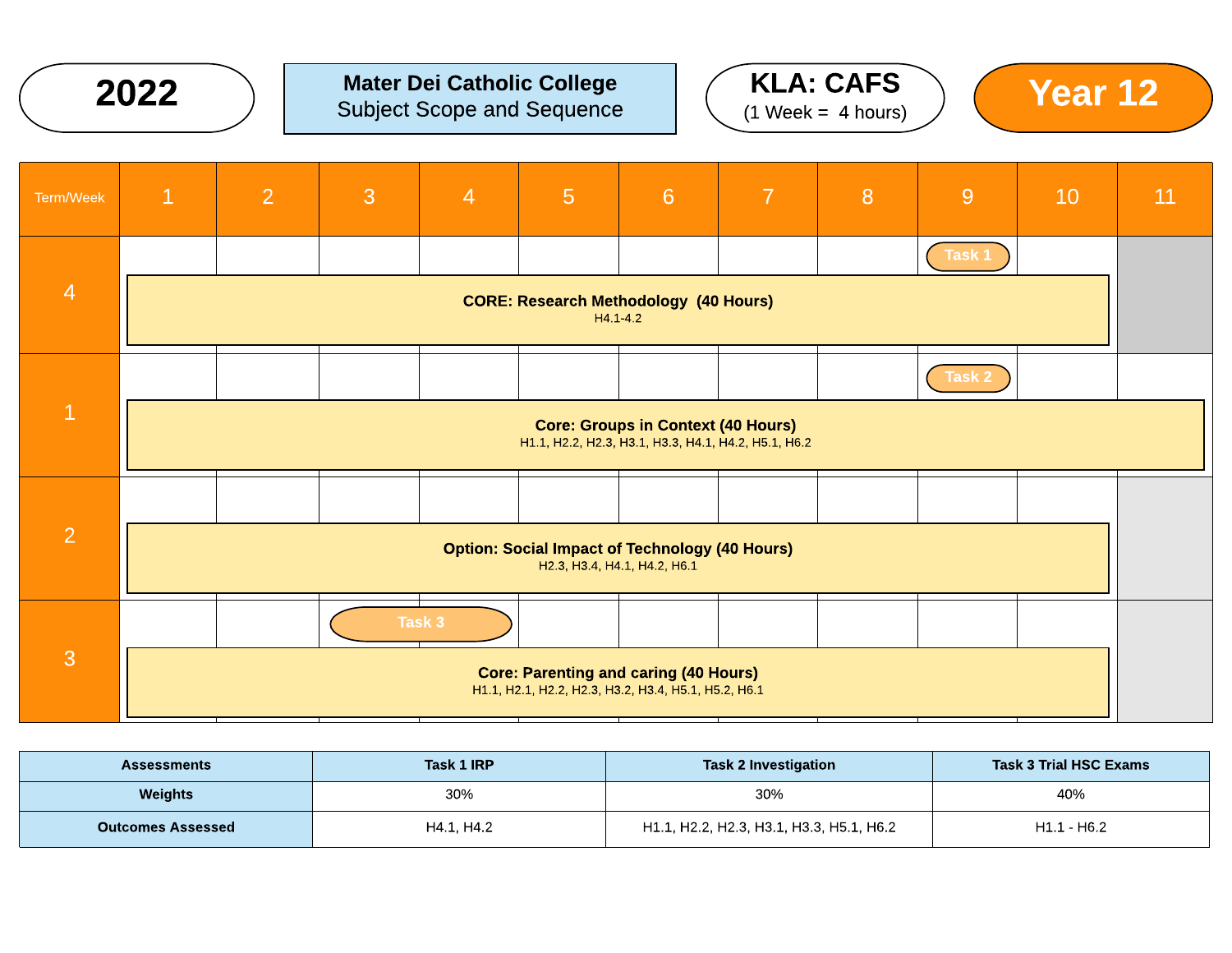

#### Mater Dei Catholic College Subject Scope and Sequence  $2022$  ) Mater Dei Catholic College  $(4 \text{ Wek} - 2 \text{ hours})$   $(4 \text{ Wek} - 2 \text{ hours})$







| <b>Assessments</b>       | <b>Individual Games and Sports Application</b> | <b>Sports Coaching and Training</b> | <b>First Aid</b>             |
|--------------------------|------------------------------------------------|-------------------------------------|------------------------------|
| Weights                  | 30%                                            | 40%                                 | 30%                          |
| <b>Outcomes Assessed</b> | 1.2, 1.3, 2.2, 3.2, 3.3, 4.1                   | 1.1, 1.3, 2.1, 3.1, 4.4             | 2.1, 2.2, 3.1, 3.2, 4.2, 4.5 |